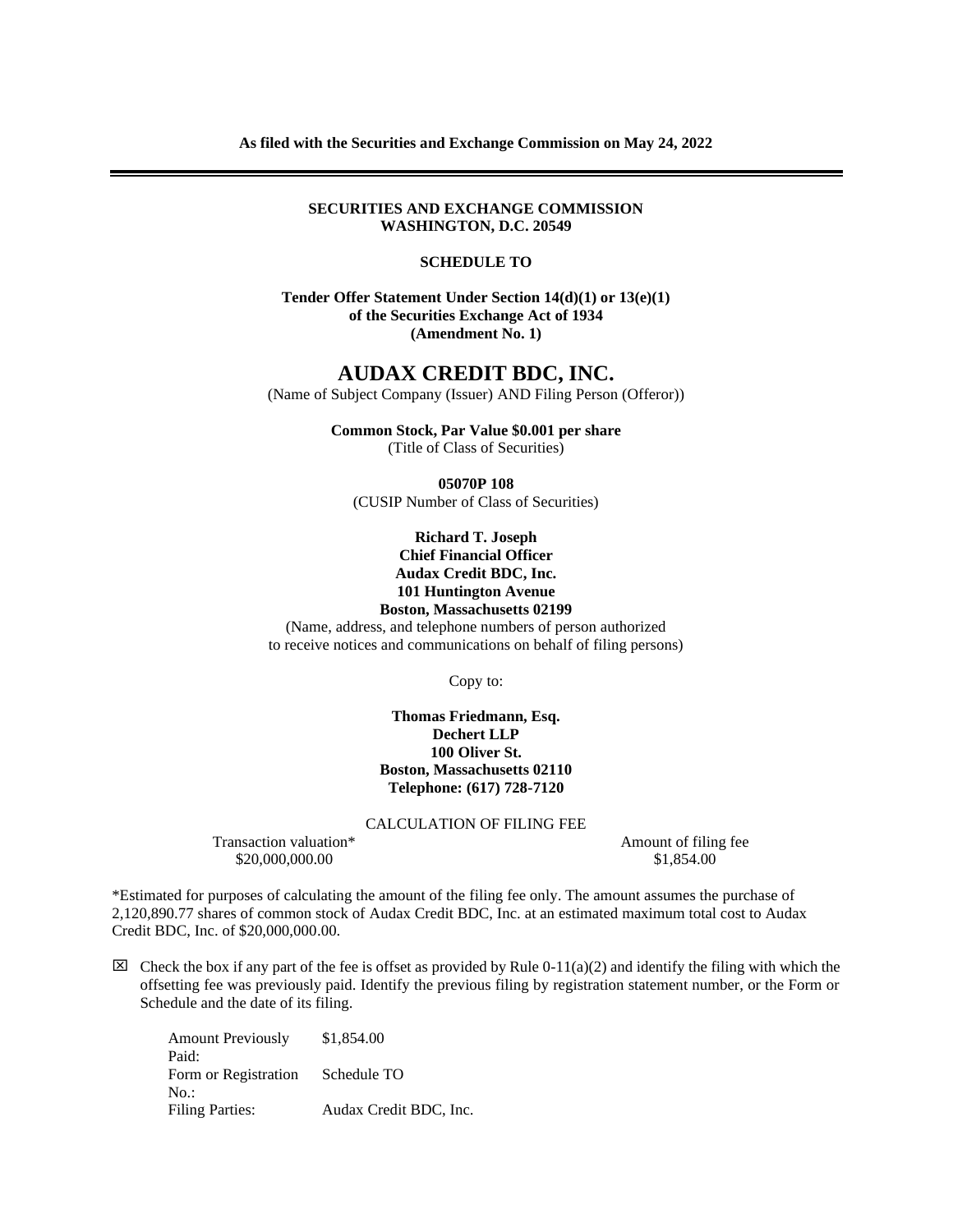Date Filed: April 25, 2022

 $\Box$  Check the box if the filing relates solely to preliminary communications made before the commencement of a tender offer.

Check the appropriate boxes below to designate any transaction to which the statement relates:

- $\Box$  third-party tender offer subject to Rule 14d-1.
- $\boxtimes$  issuer tender offer subject to Rule 13e-4.
- $\Box$  going-private transaction subject to Rule 13e-3.
- □ amendment to Schedule 13D under Rule 13d-2.

Check the following box if the filing is a final amendment reporting the results of the tender offer:  $\boxtimes$ 

## **FINAL AMENDMENT TO TENDER OFFER**

This Amendment No. 1 supplements and amends the Tender Offer Statement on Schedule TO filed on April 25, 2022 with the Securities and Exchange Commission by Audax Credit BDC, Inc., an externally managed, non-diversified, closed-end management investment company that has made an election to be regulated as a business development company under the Investment Company Act of 1940, as amended, and is incorporated in Delaware (the "Company") in connection with the Company's offer to purchase up to approximately 2,200,000 shares of the Company's common stock (the "Shares") at an estimated maximum total cost to the Company of \$20,000,000 (the "Offer"). The offer was made upon and subject to the terms and conditions set forth in the Company's Offer to Purchase dated April 25, 2022 and a related Letter of Transmittal.

The Offer terminated on May 20, 2022 at 11:59 p.m., Eastern Time (the "Expiration Date") in accordance with its terms. As of the Expiration Date, a total of 2,120,890.77 Shares were validly tendered pursuant to the Offer and not withdrawn. As of May 24, 2022, in accordance with the terms of the Offer, the Company accepted for payment 2,120,890.77 of the Shares validly tendered in the Offer and not withdrawn, for an aggregate purchase price of \$20,000,000.00.